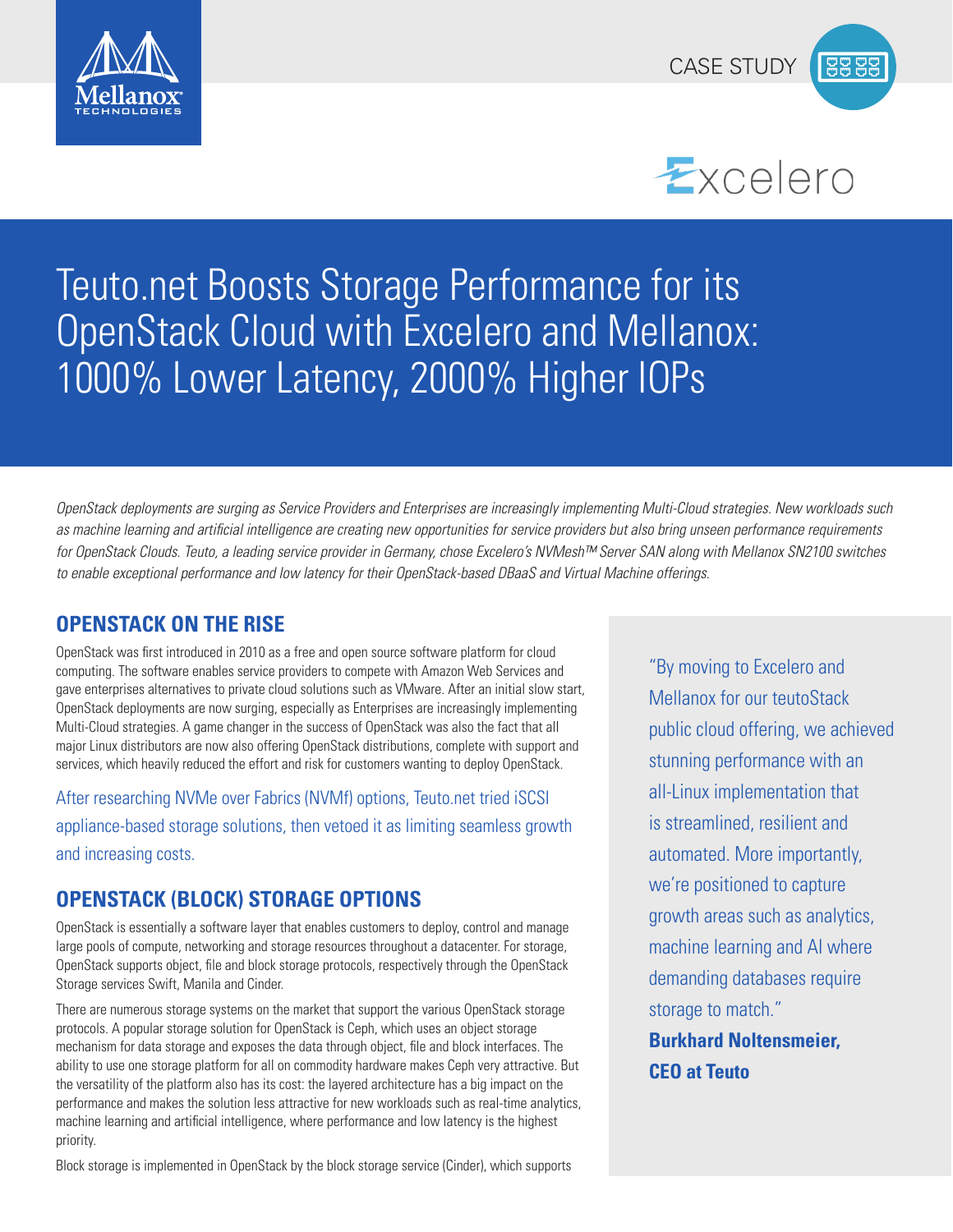multiple back-ends in the form of drivers: a customer's choice of storage system must be supported by a block storage driver. Excelero's NVMesh features a Cinder block storage driver that was designed to provide lowlatency access to distributed, high-performance NVMe flash storage. Thanks to its unique RDDA technology and client-side architecture, NVMesh enables 10 times lower IO latency and 20 times higher IOPs performance than Ceph.

# **TEUTOSTACK CHOOSES NVMESH FOR DBAAS**

Teuto, a German Service Provider that leads through innovation, has a popular OpenStack offering – TeutoStack – that combines public and private cloud as well as hosted Kubernetes (containers). Customers choose TeutoStack for a variety of workloads. The company is seeing a lot of growth potential in areas such as analytics, machine learning and AI where demanding databases require storage to match.

Ceph's performance lagged. Therefore, Teuto had to look for an alternative solution. After investigating several options, Teuto eventually selected NVMesh for its low-latency, high performance block storage tier. Besides its unique RDMA-based NVMe sharing technology, which lets applications enjoy the full performance of underlying storage without adding latency, Teuto particularly liked the software-only, hardware-agnostic approach. Excelero's partnerships with Teuto's long-time system integrator Boston Limited and network technology provider Mellanox made the implementation even more straightforward.

TeutoStack Cloud runs NVMesh on SuperMicro servers from Boston Limited along with Mellanox ConnectX-4 and ConnectX-5 NICs running 2x25Gb Ethernet to each client node. It uses OpenStack Cinder to manage storage though the NVMesh Cinder driver. With both Mellanox' and Excelero's support for Ubuntu, Teuto enjoys an all-Linux implementation for easy integrated orchestration and monitoring.

# **PERFORMANCE TEST RESULTS**

During initial testing, which investigated NVMesh performance for virtual machines, the combined NVMesh/Mellanox solution delivered 8,000 iOPS per VM, compared to 400 IOPS with Ceph, such that Teuto now recommends its NVMesh-based TeutoStack Cloud for customers with demanding private cloud OpenStack requirements. Also, due to its layered architecture, Ceph typically runs at higher latency of up to 2.5 milliseconds, which further reduces IOPs performance. Excelero's NVMesh achieved 10 times improved IO Latency (~250 microseconds), through all layers up the virtual machine.

# **NVMESH**

With Excelero's NVMesh, OpenStack providers can enjoy all the benefits of NVMe in a distributed fashion while meeting all their storage requirements. NVMesh is a Software-Defined Storage platform that enables customers to design scale-out block storage infrastructures for the most demanding OpenStack applications, such as databases and virtual machines. NVMesh supports legacy enterprise SQL databases, but also more modern NoSQL and distributed database platforms.

NVMesh features Elastic NVMe, a distributed block layer that allows any OpenStack application to utilize pooled NVMe storage devices across a network at local speeds and latencies. Distributed NVMe storage resources are pooled with the ability to create arbitrary, dynamic block volumes that can be utilized by any host running the NVMesh block client. These virtual volumes can be striped, mirrored or both while enjoying centralized management, monitoring and administration. In short, applications can enjoy the latency, throughput and IOPS of a local NVMe device while at the same time getting the benefits of centralized, redundant storage.

NVMesh provides the ability to attach volumes ubiquitously, enabling users to mount databases or boot virtual machines on any server at any time. NVMesh is deployed as a virtual, distributed non-volatile array and supports both converged and disaggregated architectures, giving customers full freedom in their architectural design.

## NVMesh benefits

## **Scale & Performance**

- Leverage full NVMe performance at scale, without adding network latency
- Predictable application performance ensure that storage is not a bottleneck
- Scale your performance and capacity linearly

## **Efficiency**

- Maximize the utilization of your NVMe flash devices
- Choose hardware from any server, storage and network vendor
- Easy to manage & monitor, reduces the maintenance TCO
- Balance CPU and storage resources

### **Flexibility**

- Choice of architecture: converged, disaggregated or mixed
- Mix different storage media types to optimize for cost, scale or performance
- Scale storage and compute separately, as needed

Teuto deployed Excelero's NVMesh™ Server SAN along with Mellanox SN2100 Ethernet Storage Fabric switches, Mellanox ConnectX-4 and ConnectX-5 RDMA adapters to enable exceptional performance with low-latency block storage in its TeutoStack Cloud. **Teuto achieved 1000% lower latency and 2,000% higher IOPs with NVMesh** compared to Ceph while avoiding costly, less scalable appliances and proprietary vendor solutions.